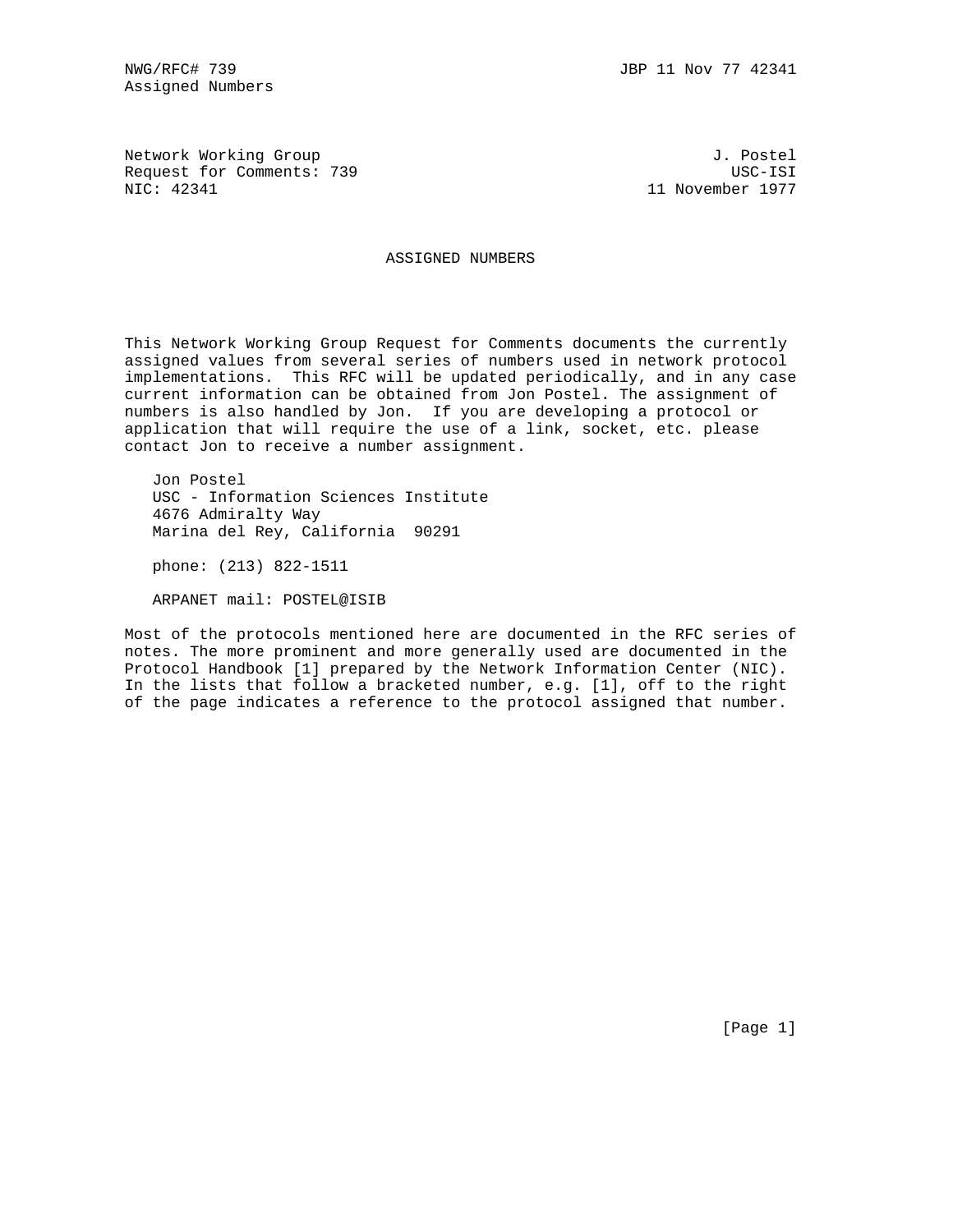NWG/RFC# 739 JBP 11 Nov 77 42341 Assigned Numbers Assigned Link Numbers

#### ASSIGNED LINK NUMBERS

 The word "link" here refers to a field in the original ARPANET Host/IMP interface leader. The link was originally defined as an 8 bit field. Some time after the ARPANET Host-to-Host (AHHP) protocol was defined and, by now, some time ago the definition of this field was changed to "Message-ID" and the length to 12 bits. The name link now refers to the high order 8 bits of this 12 bit message-id field. The low order 4 bits of the message-id field are to be zero unless specifically specified otherwise for the particular protocol used on that link. The Host/IMP interface is defined in BBN report 1822 [2].

Link Assignments:

| 0<br>AHHP Control Messages<br>0<br>1<br>Reserved<br>$2 - 71$<br>$2 - 107$<br>AHHP Reqular Messages<br>$72 - 151$<br>$110 - 227$<br>Reserved<br>152<br>230<br>PARC Universal Protocol<br>153<br>231<br>TIP Status Reporting<br>154<br>232<br>TIP Accounting<br>$155 - 158$<br>$233 - 236$<br>Internet Protocol<br>159-191<br>$237 - 277$<br>Measurements | Decimal | Octal | Description | References |
|---------------------------------------------------------------------------------------------------------------------------------------------------------------------------------------------------------------------------------------------------------------------------------------------------------------------------------------------------------|---------|-------|-------------|------------|
|                                                                                                                                                                                                                                                                                                                                                         |         |       |             |            |
|                                                                                                                                                                                                                                                                                                                                                         |         |       |             | [1,3]      |
|                                                                                                                                                                                                                                                                                                                                                         |         |       |             |            |
|                                                                                                                                                                                                                                                                                                                                                         |         |       |             | [1,3]      |
|                                                                                                                                                                                                                                                                                                                                                         |         |       |             |            |
|                                                                                                                                                                                                                                                                                                                                                         |         |       |             |            |
|                                                                                                                                                                                                                                                                                                                                                         |         |       |             |            |
|                                                                                                                                                                                                                                                                                                                                                         |         |       |             |            |
|                                                                                                                                                                                                                                                                                                                                                         |         |       |             | [35, 36]   |
|                                                                                                                                                                                                                                                                                                                                                         |         |       |             | $[28]$     |
| $192 - 195$<br>Message Switching Protocol<br>$300 - 303$                                                                                                                                                                                                                                                                                                |         |       |             | [4,5]      |
| $196 - 255$<br>$304 - 377$<br>Experimental Protocols                                                                                                                                                                                                                                                                                                    |         |       |             |            |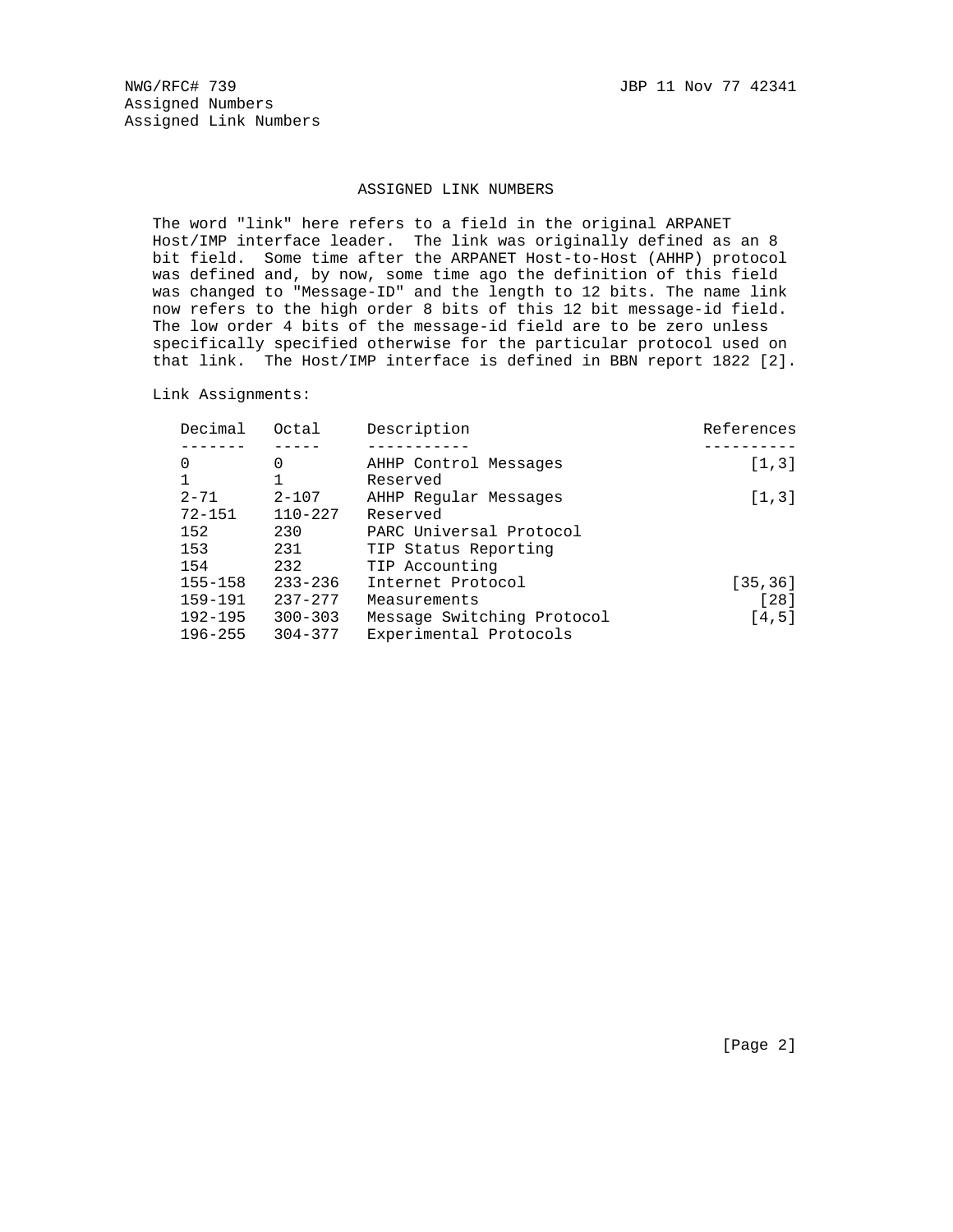NWG/RFC# 739 JBP 11 Nov 77 42341 Assigned Numbers Assigned Socket Numbers

### ASSIGNED SOCKET NUMBERS

 Sockets are used in the AHHP [1,3] to name the ends of logical connections which carry long term conversations. For the purpose of providing services to all callers an Initial Connection Procedure ICP [1,34] is used between the user process and the server process. This list specifies the socket used by the server process as its contact socket.

Socket Assignments:

General Assignments:

| Decimal     | Octal       | Description                    |
|-------------|-------------|--------------------------------|
|             |             |                                |
| $0 - 63$    | $0 - 77$    | Network Wide Standard Function |
| 64-127      | $100 - 177$ | Hosts Specific Functions       |
| $128 - 223$ | $200 - 337$ | Reserved for Future Use        |
| $224 - 255$ | $340 - 377$ | Any Experimental Function      |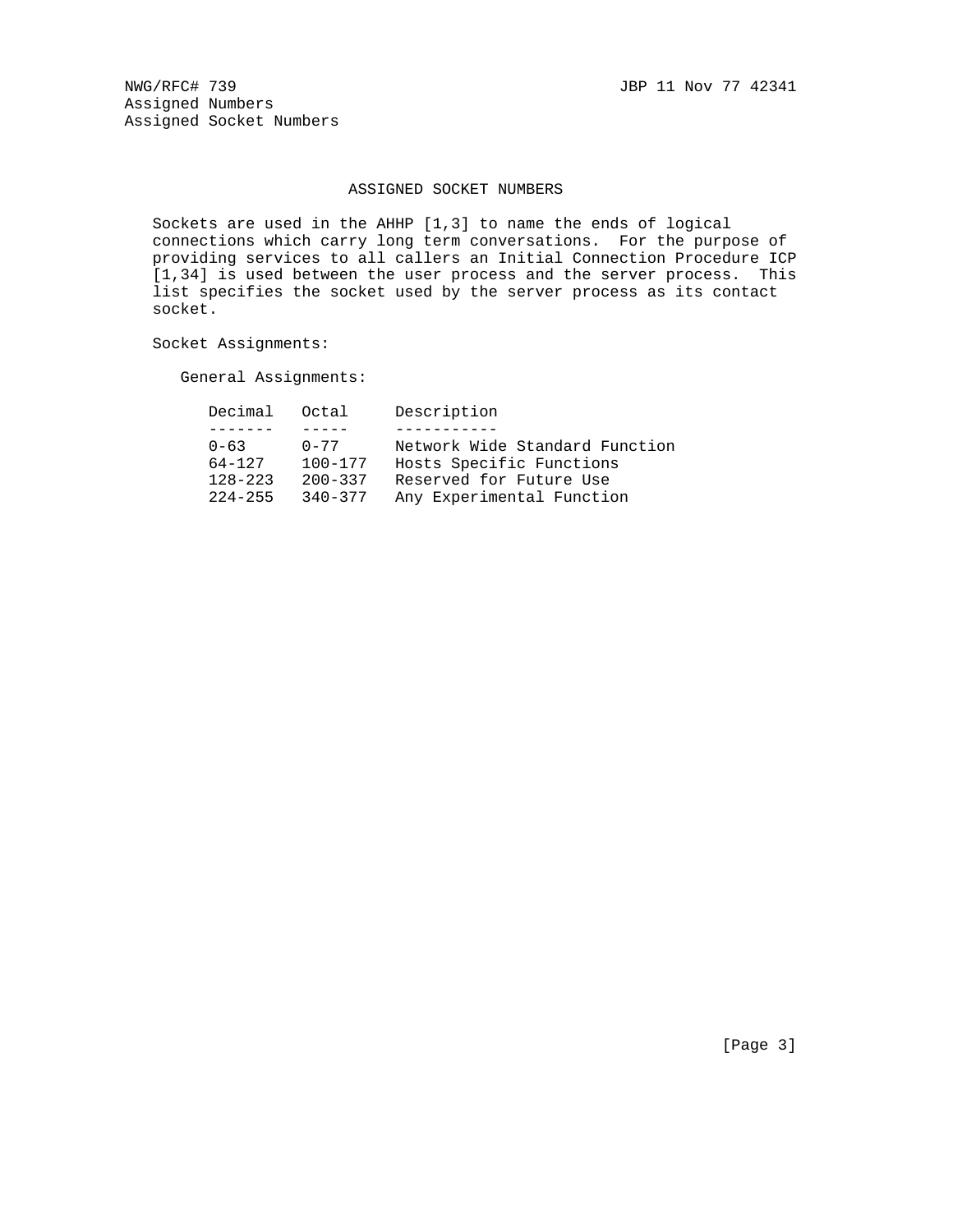NWG/RFC# 739 JBP 11 Nov 77 42341 Assigned Numbers Assigned Socket Numbers

Specific Assignments:

| Decimal      | Octal                      | Description                    | References   |
|--------------|----------------------------|--------------------------------|--------------|
| $- - - -$    | Network Standard Functions |                                |              |
| 1            | 1                          | Old Telnet                     | [6]          |
| $\mathbf{3}$ | 3                          | Old File Transfer              | [7, 8, 9]    |
| 5            | 5                          | Remote Job Entry               | $[10]$       |
| 7            | 7                          | Echo                           | $[11]$       |
| 9            | 11                         | Discard                        | $[12]$       |
| 11           | 13                         | Who is on or SYSTAT            |              |
| 13           | 15                         | Date and Time                  |              |
| 15           | 17                         | Who is up or NETSTAT           |              |
| 17           | 21                         | Short Text Message             |              |
| 19           | 23                         | Character generator or TTYTST  | $[13]$       |
| 21           | 25                         | New File Transfer              | [1, 14, 15]  |
| 23           | 27                         | New Telnet                     | [1, 16, 17]  |
| 25           | 31                         | Distributed Programming System | [18, 19]     |
| 27           | 33                         | NSW User System w/COMPASS FE   | $[20]$       |
| 29           | 35                         | MSG-3 ICP                      | $[21]$       |
| 31           | 37                         | MSG-3 Authentication           | $[21]$       |
| 33           | 41                         | DPS ICP                        | [18, 19]     |
| 35           | 43                         | IO Station Spooler             |              |
| 37           | 45                         | Time Server                    | $[22]$       |
| 39           | 47                         | NSW User System w/SRI FE       | $[20]$       |
|              | Host Specific Functions    |                                |              |
| 65           | 101                        | Speech Data Base at LL-TX-2    | $[23]$       |
| 67           | 103                        | Datacomputer at CCA            | [24]         |
| 69           | 105                        | <b>CPYNET</b>                  |              |
| 71           | 107                        | NETRJS (EBCDIC) at UCLA-CCN    | $[25]$       |
| 73           | 111                        | NETRJS (ASCII) at UCLA-CCN     | $[25]$       |
| 75           | 113                        | NETRJS (TTY) at UCLA-CCN       | $[25]$       |
| 77           | 115                        | any private RJE server         |              |
| 79           | 117                        | Finger                         |              |
| 81           | 121                        | Network BSYS                   |              |
| 95           | 137                        | SUPDUP                         | $[33]$       |
|              | Experimental Functions     |                                |              |
| 229          | 345                        | Garlick's Debugger             |              |
| $232 - 237$  | $350 - 355$                | Authorized Mailer at BBN       |              |
| 239          | 357                        | Graphics                       | [1, 26]      |
| 241          | 361                        | NCP Measurement                | [27, 28]     |
| 243          | 363                        | Survey Measurement             | [28, 29, 30] |
| 245          | 365                        | LINK                           | $[31]$       |
| 247          | 367                        | TIPSRV                         |              |
| 249-255      | $371 - 377$                | <b>RSEXEC</b>                  | [31, 32]     |

[Page 4]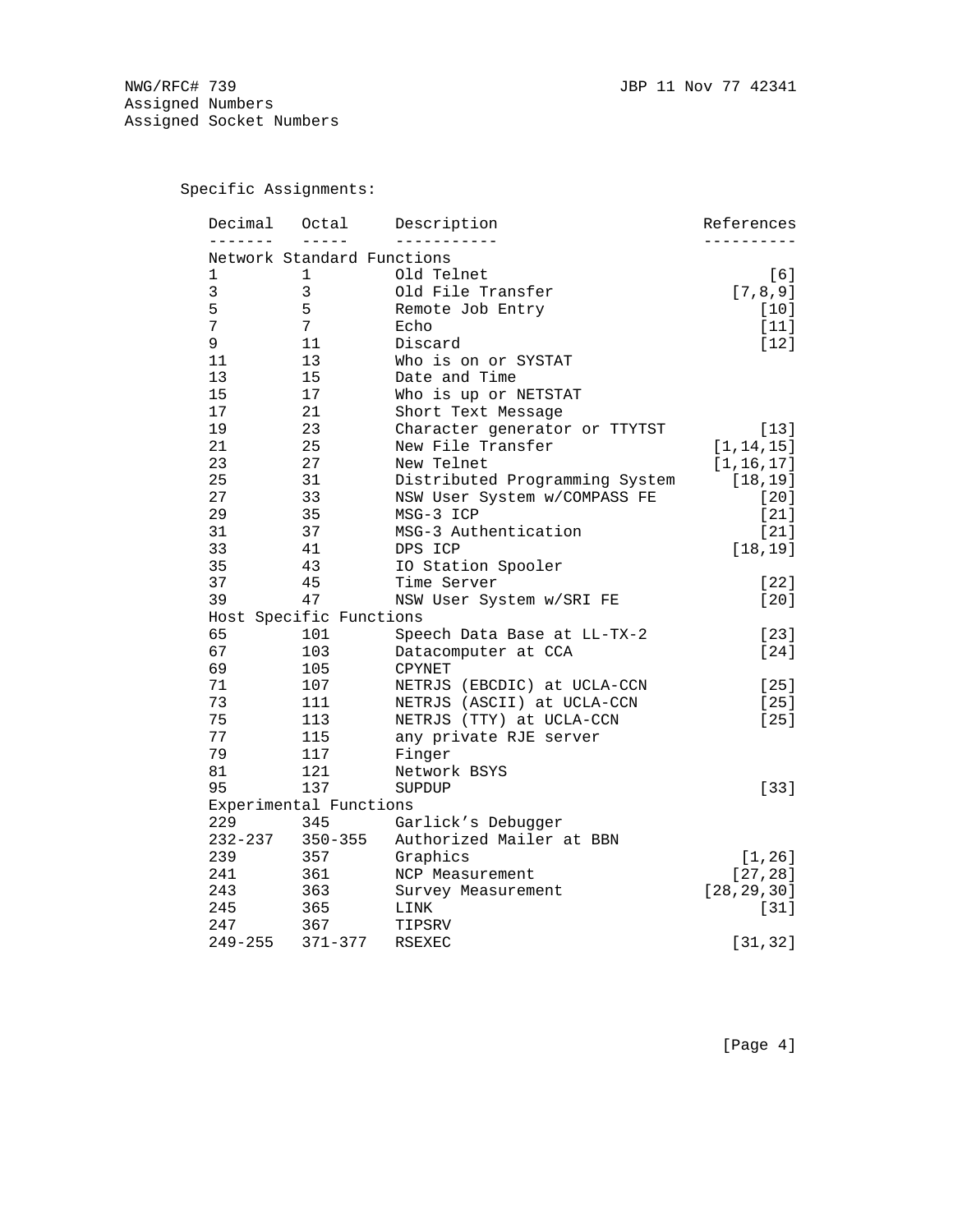# ASSIGNED NETWORK NUMBERS

 This list of network numbers is used in the internetwork protocols now under development, the field is 8 bits in size.

Assigned Network Numbers

| Decimal | Octal            | Network                              |
|---------|------------------|--------------------------------------|
|         |                  |                                      |
| 0       | 0                | Reserved                             |
| 1       | 1                | BBN Packet Radio Network             |
| 2       | 2                | SF Bay Area Packet Radio Network (1) |
| 3       | 3                | BBN RCC Network                      |
| 4       | 4                | Atlantic Satellite Network           |
| 5       | 5                | Washington D.C. Packet Radio Network |
| 6       | 6                | SF Bay Area Packet Radio Network (2) |
|         | $7 - 9$ $7 - 11$ | Not assigned                         |
| 10      | 12               | ARPANET                              |
| 11      | 13               | University College London Network    |
| 12      | 14               | <b>CYCLADES</b>                      |
| 13      | 15               | National Physical Laboratory         |
|         | 14 1<br>16       | TELENET                              |
|         | 15<br>17         | British Post Office EPSS             |
|         | 16 20            | DATAPAC                              |
| 17      | 21               | TRANSPAC                             |
| 18      | 22               | LCS Network                          |
| 19      | 23               | TYMNET                               |
|         | 20-254 24-376    | Unassigned                           |
| 255     | 377              | Reserved                             |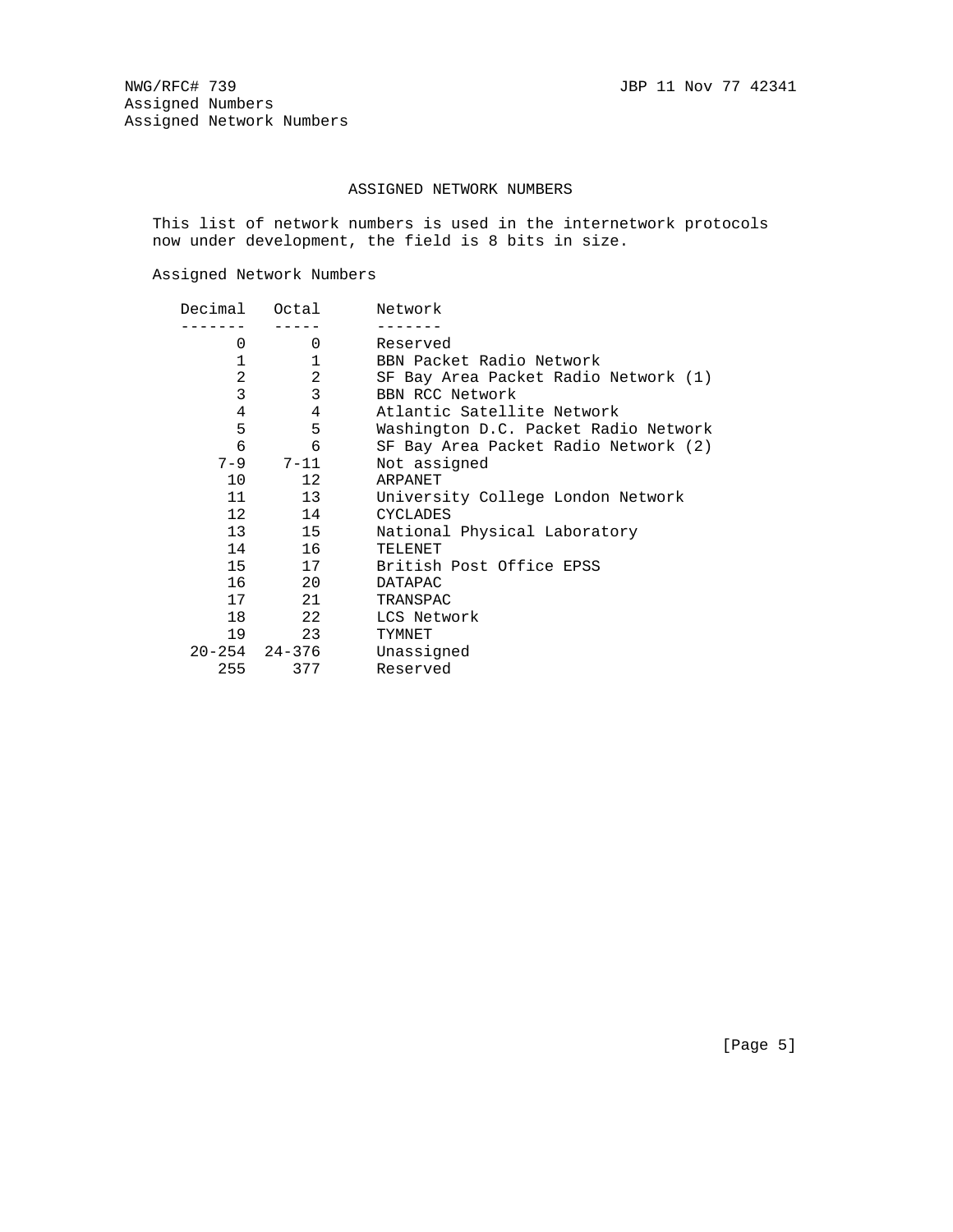NWG/RFC# 739 JBP 11 Nov 77 42341 Assigned Numbers Assigned Internet Message Versions

## ASSIGNED INTERNET MESSAGE VERSIONS

 In the internetwork protocols there is a field to identify the version of the internetwork general protocol. This field is 4 bits in size.

Assigned Internet Message Versions

| Decimal<br>Octal     | Version    | References |
|----------------------|------------|------------|
|                      |            |            |
|                      | Old        | [35]       |
|                      | Current    | [36]       |
| $2 - 14$<br>$2 - 16$ | Unassigned |            |
| 15                   | Reserved   |            |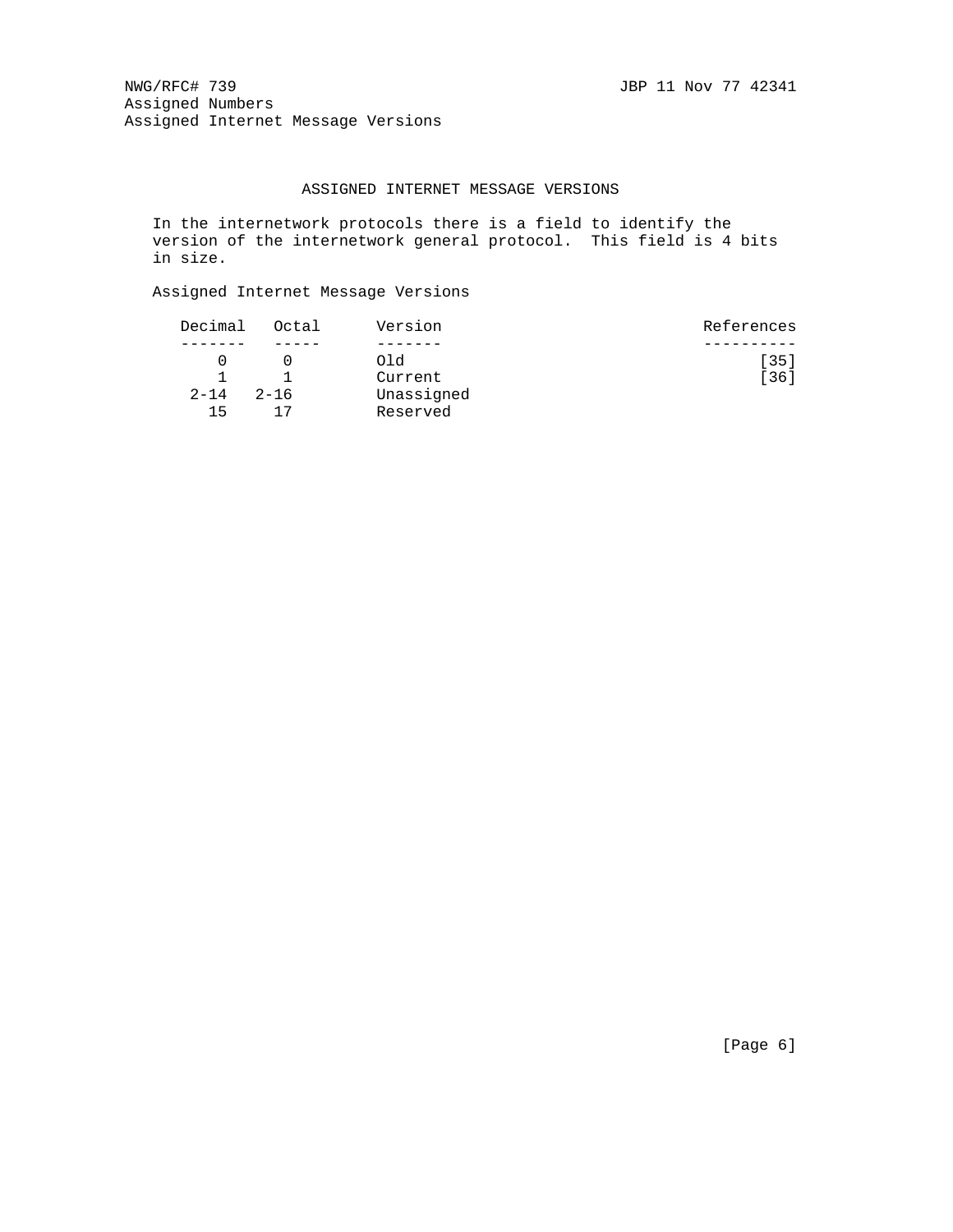NWG/RFC# 739 JBP 11 Nov 77 42341 Assigned Numbers Assigned Internet Message Formats

## ASSIGNED INTERNET MESSAGE FORMATS

 In the internetwork protocols there is a field to identify the format of the host level specific protocol. This field is 8 bits in size.

Assigned Internet Message Formats

| Decimal   | Octal     | Format       | References |
|-----------|-----------|--------------|------------|
|           |           |              |            |
|           |           | Reserved     |            |
|           |           | raw internet |            |
| 2         |           | $TCP-3$      | [36]       |
| 2         |           | DSP          | [37, 38]   |
| $2 - 254$ | $2 - 376$ | Unassigned   |            |
| 255       | 377       | Reserved     |            |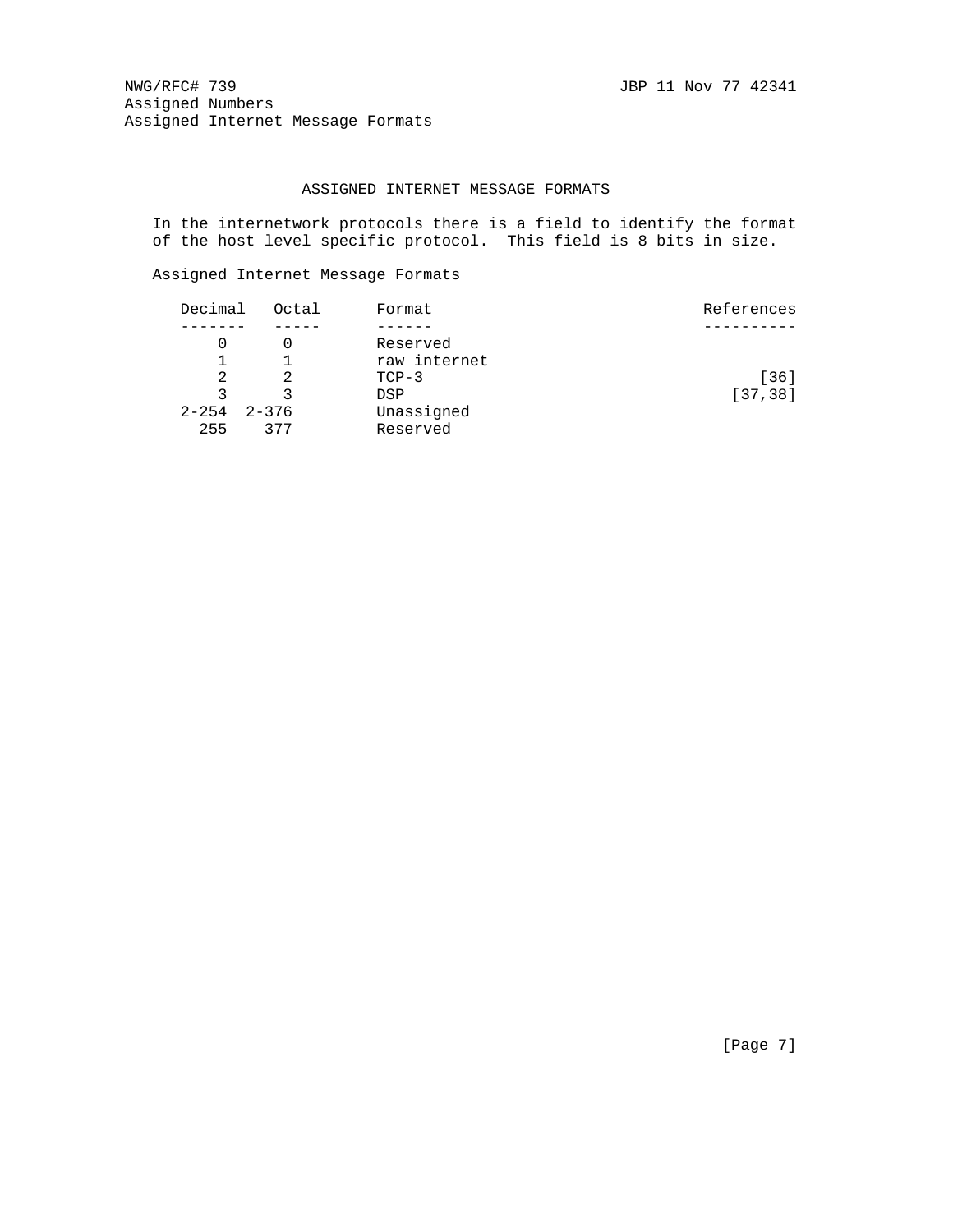NWG/RFC# 739 JBP 11 Nov 77 42341 Assigned Numbers Assigned Internet Message Types

# ASSIGNED INTERNET MESSAGE TYPES

 In the internetwork old protocol there is a field to identify the type of the message. This field is 4 bits in size.

Assigned Internet Message Types

| Decimal  | Octal    | Type        |
|----------|----------|-------------|
|          |          |             |
|          |          | Escape      |
|          |          | $TCP-2$     |
| 2        | 2        | Secure      |
| 3        | 3        | Gateway     |
| 4        | 4        | Measurement |
| 5        | 5        | DSP         |
| 6        | 6        | UCL         |
| $7 - 12$ | $7 - 14$ | Reserved    |
| 13       | 15       | Pluribus    |
| 14       | 16       | Telenet     |
| 15       | 17       | Xnet        |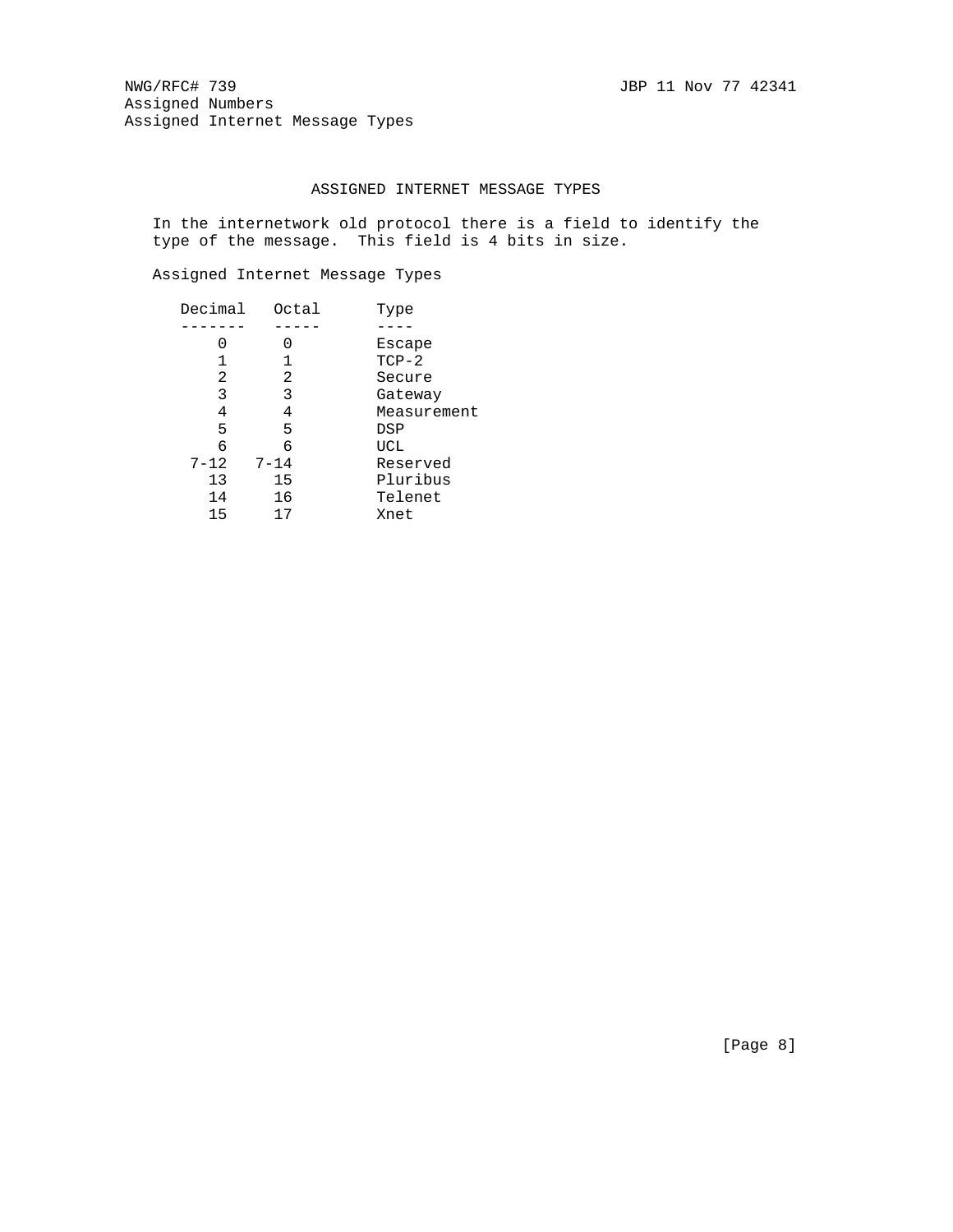#### REFERENCES

- [1] Feinler, E. "ARPANET Protocol Handbook," NIC 7104, Defense Communications Agency, 1 April 1976.
- [2] BBN, "Specifications for the Interconnection of a Host and an IMP," Report 1822, Bolt Beranek and Newman, Cambridge, Massachusetts, January 1976.
- [3] McKenzie,A. "Host/Host Protocol for the ARPA Network," NIC 8246, January 1972.
- [4] Walden, D. "A System for Interrprocess Communication in a Resource Sharing Computer Network," RFC 62, NIC 4962, 3-Aug-70. Also published in Communications of the ACM volume 15, number 4, April 1972.
- [5] Bressler, B. "A Proposed Experiment with a Message Switching Protocol," RFC 333, NIC 9926, 15-May-72.
- [6] Postel, J. "Telnet Protocol," RFC 318, NIC 9348, 3-April-72.
- [7] McKenzie, A. "File Transfer Protocol," NIC 14333, RFC 454, 16-Feb-73.
- [8] Clements, R. "FTPSRV -- Extensions for Tenex Paged Files," RFC 683, NIC 32251, 3-April-75.
- [9] Harvey, B. "One More Try on the FTP," RFC 691, NIC 32700, 6-Jun-75.
- [10] Bressler, B. "Remote Job Entry Protocol," RFC 407, NIC 12112, 16-Oct-72.
- [11] Postel, J. "Echo Process," RFC 347, NIC 10426, 30-May-72.
- [12] Postel, J. "Discard Process," RFC 348, NIC 10427, 30-May-72.
- [13] Postel, J. "Character Generator Process," RFC 429, NIC 13281, 12-Dec-72.
- [14] Neigus, N. "File Transfer Protocol," NIC 17759 RFC 542 12-July-73.
- [15] Postel, J. "Revised FTP Reply Codes," NIC 30843 RFC 640 5-June-74.

[Page 9]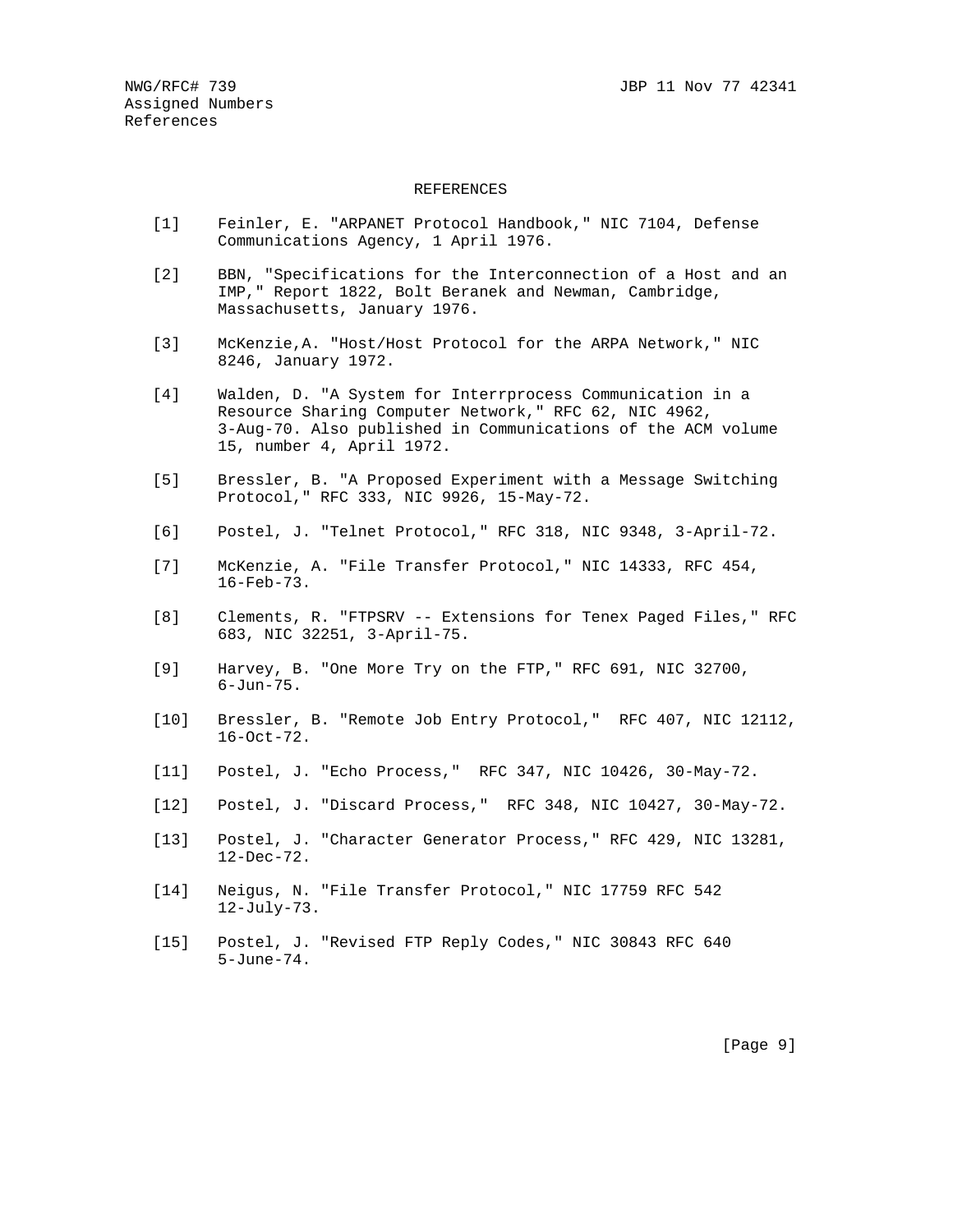- [16] McKenzie, A. "Telnet Protocol Specifications," NIC 18639, August 1973.
- [17] McKenzie, A. "Telnet Option Specification," NIC 18640, August 1973.
- [18] White, J. "A High Level Framework for Network-Based Resource Sharing," RFC 707, NIC 34263, 14 January 1976. Also in NCC Proceedings, AFIPS, June 1976.
- [19] White, J. "Elements of a Distributed Programming System," RFC 708, NIC 34353, 28 January 1976.
- [20] COMPASS. "Semi-Annual Technical Report," CADD-7603-0411, Massachusetts Computer Associates, 4 March 1976. Also as, "National Software Works, Status Report No. 1," RADC-TR-76-276, Volume 1, September 1976. and COMPASS. "Second Semi-Annual Report," CADD-7608-1611, Massachusetts Computer Associates, 16 August 1976.
- [21] NSW Protocol Committee, "MSG: The Interprocess Communication Facility for the National Software Works," CADD-7612-2411, Massachusetts Computer Associates, BBN 3237, Bolt Beranek and Newman, Revised 24 December 1976.
- [22] Harrenstien, K. "Time Server," RFC 738, NIC 42218, 31-Oct-77.
- [23] Armenti, A., D. Hall, and A. Stone. "Lincoln Speech Data Facility," SUR Note 37, NIC 10917, 14 July 1972.
- [24] CCA, "Datacomputer Version 1 User Manual," Computer Corporation of America, August 1975.
- [25] Braden, R. "Interim NETRJS Specification," RFC 189, NIC 7133, 15-July-71.
- [26] Sproull, R, and E. Thomas. "A Networks Graphics Protocol," NIC 24308, 16-Aug-74.
- [27] Cerf, V., "NCP Statistics," RFC 388, NIC 11360, 23 August 1972.
- [28] Cerf, V., "Formation of a Network Measurement Group (NMG)," RFC 323, NIC 9630, 23 March 1972.

[Page 10]